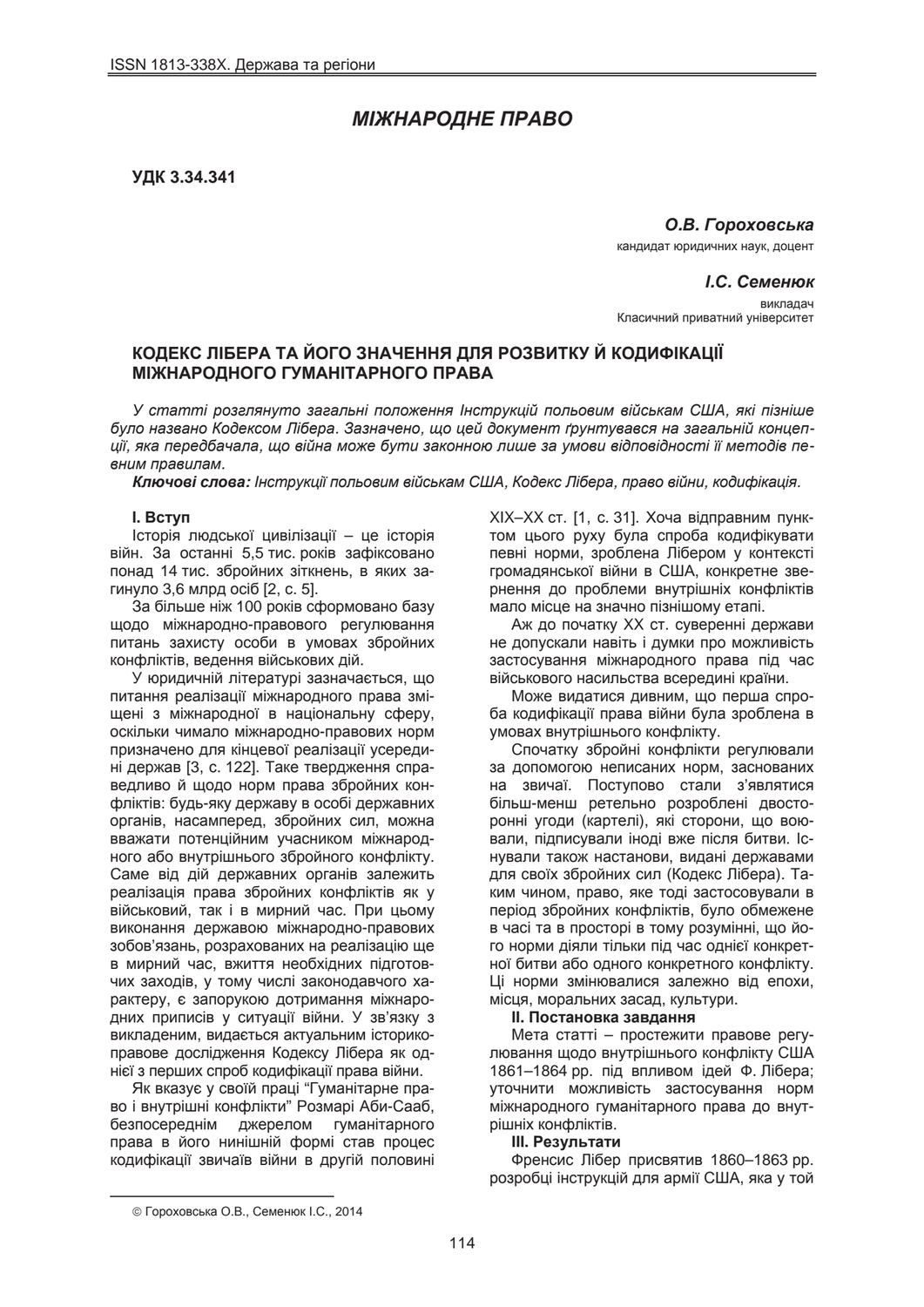час вела бойові дії в ході війни між Північчю і Півднем.

Уперше Лібер поділився своїми думками про війну в книзі "Політична етика" (Political Ethics), опублікованій у 1838 р.: "Війна зовсім не звільняє нас від будь-яких зобов'язань щодо ворога. Тому є декілька причин, пов'язаних частково із самою природою війни; частково з тим фактом, що воюють люди, а оголошення війни серед цивілізованих народів завжди супроводжується мовчазним визнанням деяких звичаїв і обов'язків; частково з тим, що війни відбуваються між масами людей, які б'ються за інших, а не за свої особисті інтереси".

Під час громадянської війни в США генерал Халек звернувся до американського юриста німецького походження Френсиса Лібера з проханням підготувати історикоюридичне дослідження, що дасть змогу відмежувати групи бунтівників від простих розбійників. У 1862 р. Лібер підготував дослідження з назвою "Сторони, що беруть участь у партизанській війні, у світлі законів і звичаїв війни" (Guerilla Parties Considered with Reference to the Laws and Usages of War). Там він дає визначення піратів, мародерів, розбійників, партизан, франтирерів, шпигунів, бунтівників тощо, на підставі яких за кожною категорією виноситься судження про те, чи може вона користуватися правами, що визнаються за комбатантами.

Ті самої ідеї були покладені в основу правил, які Лібер розробляв для американської армії. Проте перший написаний ним "Статутний кодекс" не включав важливого розділу, що стосувався громадянської війни й повстання. За словами самого Лібера, він не хотів трактувати цю тему з побоювання, що його проект буде знехтуваний як такий, що стосується виключно громадянської війни. Та все ж на прохання генерала Халека в проект був включений розділ з назвою "Повстання – громадянська війна – заколот".

Кодекс Лібера, як він був названий пізніше, був просякнутий ідеями мислителів XVIII ст. і ґрунтувався на загальній концепції, яка передбачала, що війна може бути законною лише за умови відповідності методів її ведення певним правилам. Обов'язком обох сторін конфлікту Лібер вважав дотримання ними права війни.

Проект був допрацьований Військовою комісією і в 1863 р. затверджений президентом Лінкольном у вигляді Інструкції польовим військам США (Instructions for the Government of Armies of the United States in the Field), які були обнародувані у формі загального наказу № 100 від 1863 р.

Абсолютно очевидно, що автор бачив Інструкції як кодекс, який включає закони й звичаї війни, що існували в той час, і призначений для найширшого застосування, причому зовсім не зводиться до контексту громадянської війни в США. Він свідчить про намір сторін застосовувати сукупність гуманітарних норм, особливо в тому, що стосується поводження з військовополоненими, захисту цивільного населення й ведення військових дій узагалі.

Кодекс Лібера містить дві основні норми міжнародного гуманітарного права, а саме про захист цивільного населення (ст. 22) і гідне поводження з військовополоненими  $(CT. 56)$ .

У ньому зачіпаються переважно питання юрисдикції військових трибуналів на окупованих територіях, поводження з військовополоненими й цивільними особами, нерегулярних військ і партизан, капітуляцій та перемир'я.

У розділі 10 Кодексу "Повстання – громадянська війна – заколот" подано визначення цих різних ситуацій внутрішнього конфлікту, а в ст. 152 – уточнення, згідно з яким застосування в подібних ситуаціях права війни до бунтівників з міркувань гуманності не тягне за собою їх визнання як уряду або незалежної держави.

Кодекс Лібера містив детальні правила, що стосуються всіх аспектів сухопутної війни, від способів ведення бойових дій і поводження з цивільним населенням до поводження з особливими категоріями осіб. такими як військовополонені, поранені, партизани (франтирери) тощо.

Цей документ слугував основою всіх подальших міжнародних угод з питання культурних трофеїв; були нормативно закріплені зобов'язання сторін, які воюють, шодо витворів мистецтва: зберігати й захищати їх; у разі захоплення цінностей не відчужувати третім особам, як за відшкодувальними, так і безвідплатними угодами; після закінчення війни шляхом укладення мирних угод врегулювати питання реституції культурних цінностей державам, з території яких вони були вивезені.

Інструкції польовим військам США на нормативному рівні встановлюють принципи, властиві й сучасному міжнародному гуманітарному праву. Так, ст. 16, окреслюючи принцип гуманності як один із найдавніших принципів міжнародного гуманітарного права, встановлює, що закони й звичаї війни не дозволяють будь-яких проявів необґрунтованого насильства та жорстокості, помсти, а також заподіяння тортур, мучень і нелюдського звернення та здирства. Крім того, не дозволяється використання отрути безпричинно на будь-якій території з метою знищення рослинного й тваринного світу, а також людей.

Інструкції закріплюють принцип відповідальності за порушення звичайних норм міжнародного гуманітарного права, який, проте, зводиться до відповідальності окре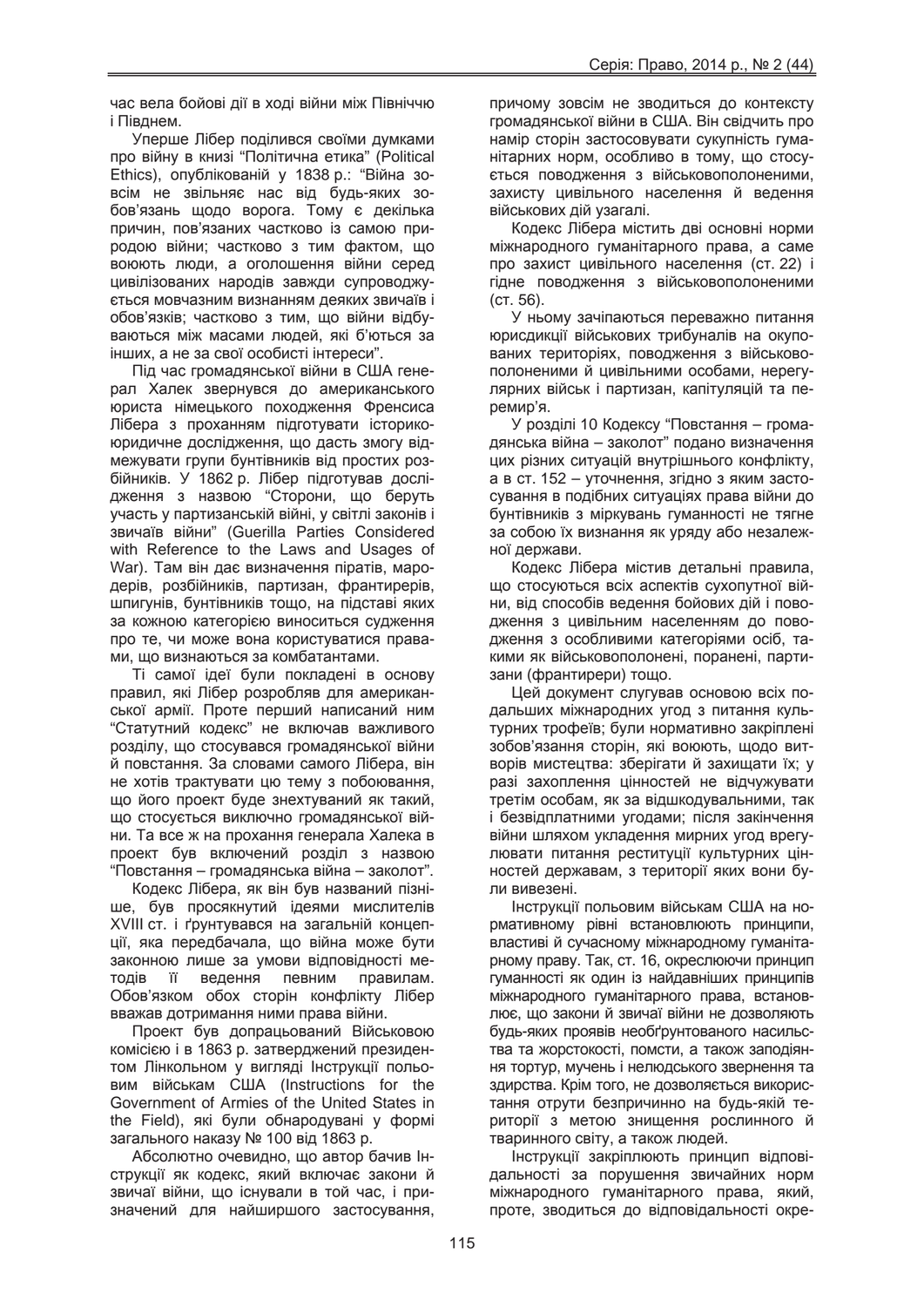мих індивідів, що порушили, передусім, військові приписи.

Можна з деякою часткою умовності говорити про декларування Кодексом Лібера принципу обмеження засобів і методів збройної боротьби за об'єктами. Відповідно до ст. 35 цього документа, класичні витвори мистецтва, бібліотеки, наукові колекції або особливо цінні інструменти, такі, наприклад, як астрономічні телескопи, а також лікарні, мають бути надійно захищені від руйнівного впливу, навіть якщо вони перебувають в укріплених місцях під час облоги або бомбардування.

У ст. 25 Кодексу в загальному вигляді сформульований принцип захисту осіб, що протегують, який, передусім, полягає в тому, що захист суб'єктів (цивільних осіб) ворожої держави, що не воюють, є загальним правилом, недотримання або ігнорування якого повинно каратися.

Велика група правових норм Кодексу регулює права і обов'язки військовополонених (ст. 72–80), а також порядок обміну ними  $(CT. 105–110).$ 

Відповідно до ст. 49, військовополонений – це озброєна особа, що належить до армії ворога або пов'язана з армією ворога, така, що активно підтримує її, яка потрапила в полон у бою або поранена на полі битви, або в госпіталі, або за допомогою індивідуальної здачі в полон, або капітуляції.

Військовополонені мають право на нормальне здорове харчування і відповідне гуманне поводження (ст. 76), а також на необхідну медичну допомогу (ст. 79).

Звільненню військовополонених під заставу чесного слова як специфічній юриди-ЧНІЙ КОНСТРУКЦІЇ ПРИСВЯЧЕНИЙ РОЗДІЛ VII КОдексу. Термін "звільнення під заставу" означає обіцянку сумлінності й чесності, дану військовополоненим представникам органів військової влади загарбників (окупантів) і має індивідуальний характер для кожного військовополоненого (ст. 120–121). Порушення обіцянки військовополоненого в сумлінності й чесності карається стратою. Країни повинні зберігати списки військовополонених, які звільняються під заставу чесного слова (ст. 124). У процесі звільнення військовополоненого під заставу чесного слова між сторонами, що воюють, здійснюється обмін письмовими документами, в яких має бути вказане прізвище й точне звання військовополоненого. Для звільнення військовополоненого під заставу чесного слова потрібний дозвіл командувача військовій частині неприятеля (ст. 126).

При цьому вказано, що звільнення військовополонених за допомогою обміну є загальним правилом, а звільнення під заставу чесного слова є винятком із цього загального правила (ст. 123). Крім того, звільнення

під заставу чесного слова не застосовується до великої групи військовополонених і безпосередньо на полі військової битви. У виняткових випадках на полі битви командири можуть домовитися між собою про взаємний обмін військовополоненими.

Якщо уряд держави військовополоненого не схвалює його звільнення під заставу чесного слова, то такий військовополонений повинен повернутися назад у полон і якщо ворог відмовляється прийняти його назад, військовополонений вважається вільним.

Інструкції польовим військам США не диференціюють статус жінок і чоловіківвійськовополонених, не проводять відмінностей в їх утриманні. Таку невідповідність нормам сучасного міжнародного гуманітарного права у сфері утримання військовополонених можна пояснити рідкісністю випадків участі жінок у бойових діях у той історичний період і полонення них. Також немає спеціальних норм, що регламентують правове стоновише дітей-військовополонених.

Загалом кодифікацію Лібера, зроблену в той час, коли закони й звичаї війни ще залишалися розпливчастими, слід розглядати як надзвичайно важливий почин.

### **IV. Висновки**

Кодекс Лібера як перша спроба кодифікації законів і звичаїв війни справив великий вплив на наступні спроби кодифікації, що роблять різні конференції й міжнародні установи, оскільки він був основою для їх діяльності.

Цей документ мав національний характер, проте здійснив свій вплив всюди, так само, як і фундаментальна кодифікація сучасного міжнародного права "Das moderne Volkerrecht", опублікована в 1868 р. Жаном-Гаспаром Блюнчлі, видатним швейцарським юристом, який викладав у Гейдельберге. Ці два документи зумовили вимогу про створення проекту правил про поводження з військовополоненими.

Блюнчлі в 1870 р. сказав з приводу Кодексу Лібера, що у сфері кодифікації міжнародного права "нещодавно ми були свідками чудового почину, який одночасно став одним з найзначніших досягнень сучасного міжнародного права. Можна розглядати Інструкції як першу кодифікацію законів сухопутної війни, оскільки вони містять виключно норми загального характеру, що належать до міжнародного права, і оскільки, крім цього, їх формулювання відповідають сучасним ідеям гуманності та способам ведення війни, прийнятим серед цивілізованих народів, Інструкції поширять свій вплив далеко за межі США й ефективно сприятимуть закріпленню норм права війни".

На думку Бакстера, кодифікація Блюнчлі міжнародного права в тій частині, в якій вона стосується права війни, – не більше ніж переклад Інструкцій Лібера.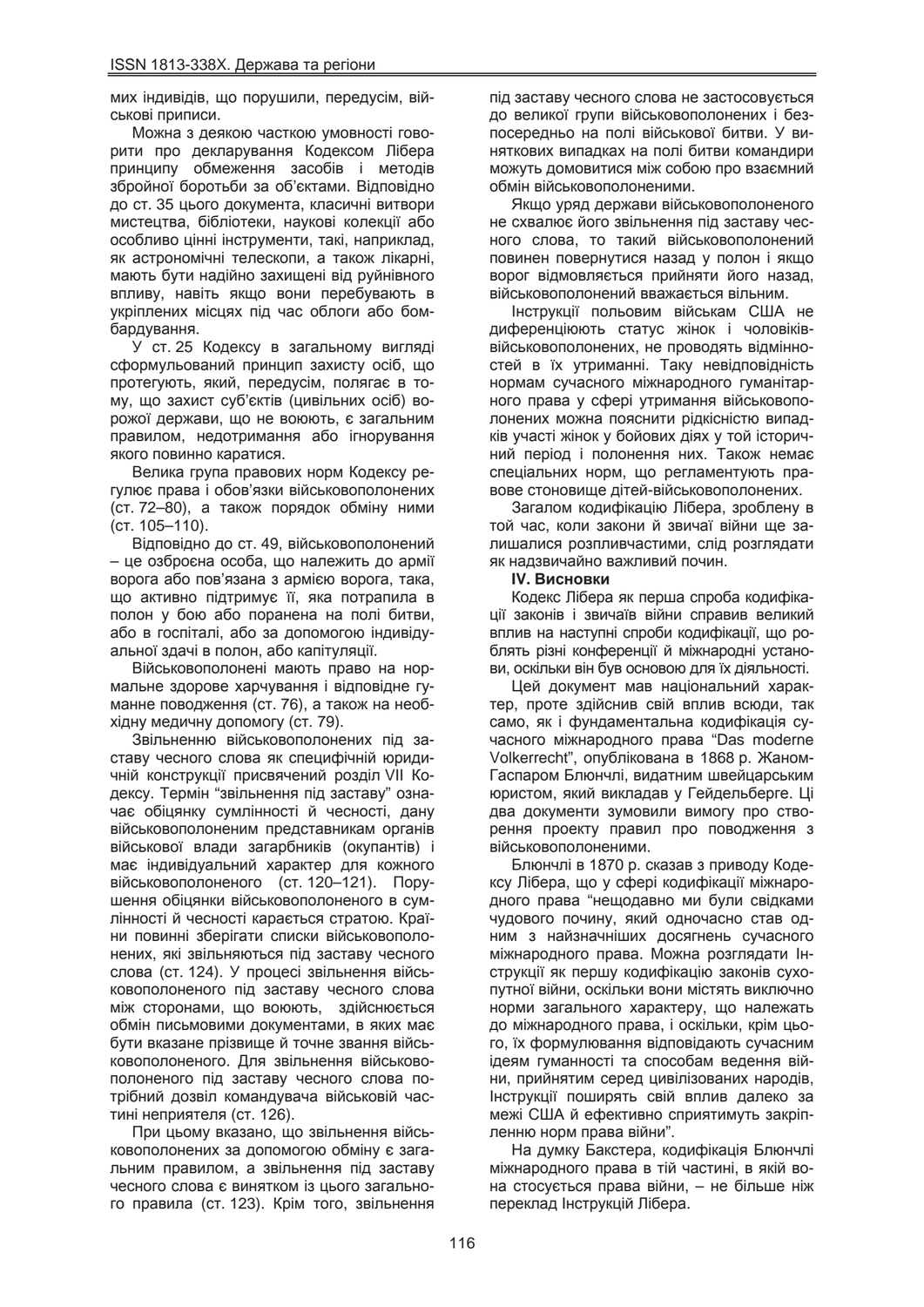Праці Лібера та Блюнчлі підготували громадську думку до того, що правове регулювання війни потрібне й можливе.

Так, у грудні 1868 р. в Санкт-Петербурзі була прийнята Декларація про відміну вживання вибухових і запальних куль, що забороняла застосовувати розривні знаряди масою менше ніж 400 г. Росія того часу досить активно підтримувала введення ідей гуманізму війни в дію. Це знайшло своє наступне вираження в скликанні російським царем конференції з кодифікації права війни, яка й відбулася у Брюсселі. Так, у 1874 р. Олександр II виступив з ініціативою скликати спеціальну конференцію з розвитку Інструкцій Лібера. На жаль, проект Декларації, запропонований російським царем, не був ратифікований.

Кодекс Лібера вплинув і на деякі військові кодекси, розроблені урядами різних країн для своїх збройних сил. Так, у Нідерландах у 1871 р. був виданий підручник права війни для військових училищ.

Необхідно зазначити, що Френсис Лібер був одним з ініціаторів створення в 1873 р. Інституту міжнародного права, разом з Блюнчлі, Філдом, Муаньє й іншими відомими юристами того часу. У 1880 р. Інститут міжнародного права, утілюючи ідеї Лібера, видав "Оксфордське керівництво" (Оксфорд, Керівництво про закони сухопутної війни), головним автором якого був Гюстав Муаньє, один із засновників Червоного Хреста. Не будучи юридично обов'язковим документом, воно, проте, зробило значний вплив на наступний процес офіційної кодифікації у сфері міжнародного гуманітарного права.

Уся виконана робота підготувала підґрунтя для Положення про закони і звичаї сухопутної війни, яке стало додатком до четвертої Гаазької конвенції 1899 p., переглянутої в 1907 р.: 17 статей Положення було присвячено військовополоненим. Перша з них свідчила, що військовополонені перебувають у владі ворожого уряду. Уряд може інтернувати їх, щоб не допустити їх участі в наступних бойових діях, але повинен поводитися з ними так само гуманно, як і з власними солдатами. Уряд може використовувати їх на різних роботах, не пов'язаних з військовими діями.

Кодекс Лібера розроблений у зв'язку з внутрішнім конфліктом, але в його завершальному розділі розглянуто якраз питання застосування права війни до ситуацій

"повстання, громадянської війни і заколоту", ці конкретні ситуації внутрішніх конфліктів не були враховані в жодному з наступних актів кодифікації права війни в міжнародному плані. Ні проект Брюссельської декларації, який став основою для Гаазьких конвенцій 1899 i 1907 pp., ні Женевські конвенції 1864, 1906 і 1929 рр. не згадують конкретно про застосування права війни або навіть його засадничих гуманітарних принципів у внутрішніх конфліктах. І лише з розвитком філософії позитивізму та виникненням у держав відзначеності у зв'язку з впливом внутрішніх чинників на баланс міжнародних відносин громадянські війни були включені у сферу застосування міжнародного гуманітарного права. Це було зроблено лише в 1949 р., коли була прийнята ст. 3, спільна для всіх Женевських конвенцій.

Отже, Інструкції польовим військам США були суто внутрішнім документом, призначеним для застосування в умовах громадянської війни між Північчю і Півднем, проте, він не лише слугував імпульсом для наступної кодифікації законів і звичаїв війни, але й став першим прикладом регулювання на внутрішньодержавному рівні відносин щодо захисту жертв війни, що утілило наукові переконання того періоду, у тому числі про відповідальність індивідів за порушення правил ведення військових дій, а також став документом, який проголосив необхідність поширення знань про право війни.

#### Список використаної літератури

- 1. Аби-Сааб Р. Гуманитарное право и внутренние конфликты. Истоки и эволюция международной регламентации / Розмари Аби-Сааб. – М.: Международный Комитет Красного Креста, 2000. – 264 с.
- 2. Зотов В.Д. Война, политика, право (навстречу Третьей конференции мира) / В.Д. Зотов // Московский журнал международного права. – 1999. – № 2. – С. 5.
- 3. Марочкин С.Ю. Проблема эффективности норм международного права / С.Ю. Марочкин. – Иркутск: Изд-во Иркут. ун-та, 1988. – С. 122–124.
- 4. Instructions for the Government of Armies of the United States in the Field [Electronic resource] / Prepared by Francis Lieber, promulgated as General Orders No. 100 by President Lincoln, 24 April 1863. – Mode of access: http://lawofwar.org/general\_order\_ 100.htm.

 $C$ таття надійшла до редакиї 26.05.2014

#### $\Gamma$ ороховская Е.В., Семенюк И.С. Кодекс Либера и его значение для развития и кодификации международного гуманитарного права

В статье рассматриваются общие положения Инструкции полевым войскам США, кото $py$ ю позднее было названо Кодексом Либера. Отмечено, что данный документ основывался *ɧɚ ɨɛɳɟɣ ɤɨɧɰɟɩɰɢɢ, ɤɨɬɨɪɚɹ ɩɪɟɞɭɫɦɚɬɪɢɜɚɥɚ, ɱɬɨ ɜɨɣɧɚ ɦɨɠɟɬ ɛɵɬɶ ɡɚɤɨɧɧɨɣ ɥɢɲɶ ɩɪɢ условии соответствия ее методов определенным правилам.* 

**Ключевые слова: Инструкции полевым войскам США, Кодекс Либера, право войны, коди-** $$